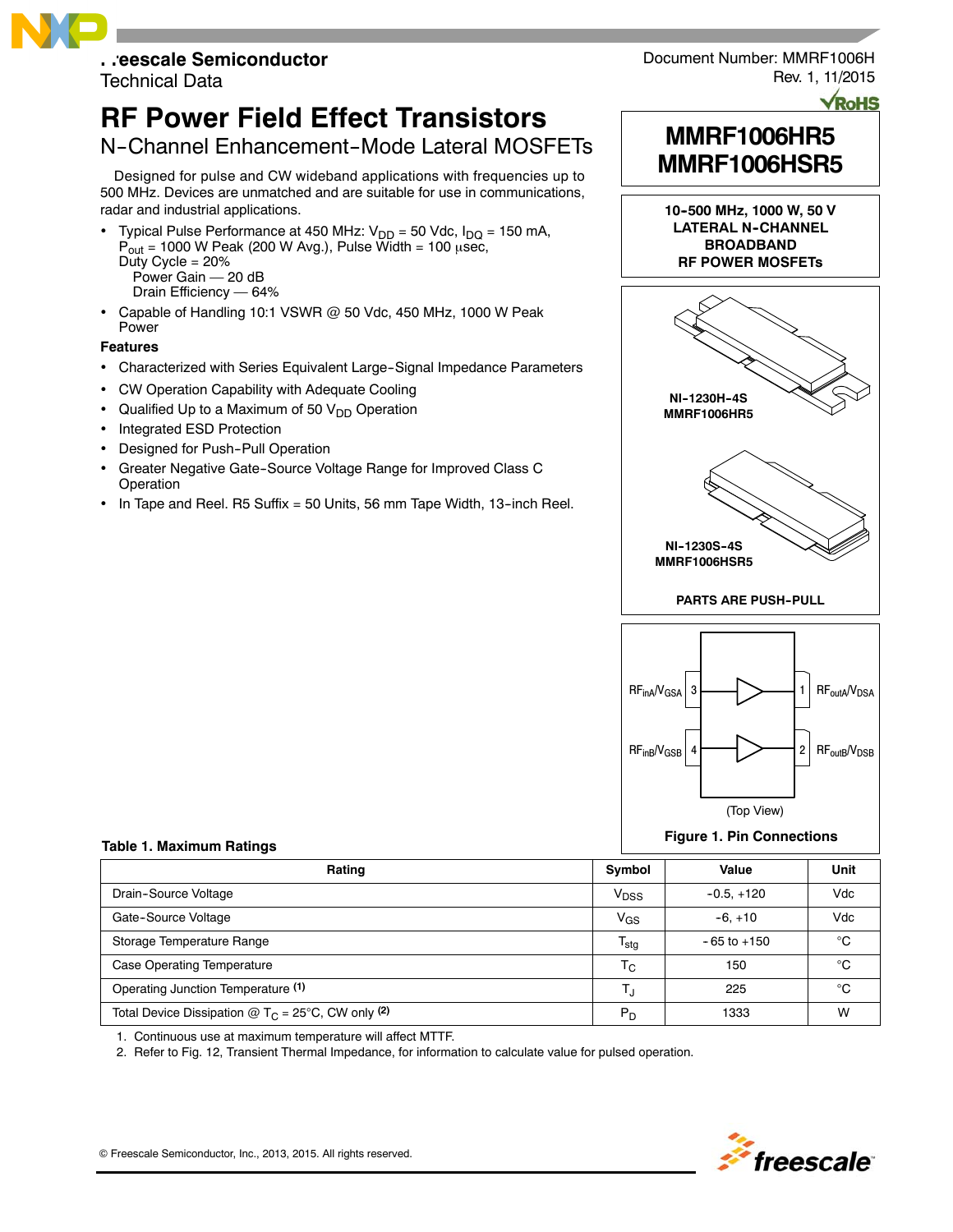

#### **Table 2. Thermal Characteristics**

| <b>Characteristic</b>                                                                                                                  |                  | Symbol                 | Value $(1)$              | Unit              |               |
|----------------------------------------------------------------------------------------------------------------------------------------|------------------|------------------------|--------------------------|-------------------|---------------|
| Thermal Impedance, Junction to Case<br>Pulse: Case Temperature 80°C, 1000 W Peak, 100 usec Pulse Width, 20% Duty Cycle,<br>450 MHz (2) |                  | $Z_{\theta \text{JC}}$ | 0.03                     | °C/W              |               |
| Thermal Resistance, Junction to Case<br>CW: Case Temperature 84°C, 1000 W CW, 352.2 MHz                                                |                  |                        | $R_{\theta JC}$          | 0.15              | $\degree$ C/W |
| <b>Table 3. ESD Protection Characteristics</b>                                                                                         |                  |                        |                          |                   |               |
| <b>Test Methodology</b>                                                                                                                |                  |                        |                          | <b>Class</b>      |               |
| Human Body Model (per JESD22-A114)                                                                                                     |                  |                        |                          | 2, passes 2000 V  |               |
| Machine Model (per EIA/JESD22-A115)                                                                                                    |                  |                        |                          | A, passes 125 V   |               |
| Charge Device Model (per JESD22-C101)                                                                                                  |                  |                        |                          | IV, passes 2000 V |               |
| <b>Table 4. Electrical Characteristics</b> $(T_A = 25^{\circ}C \text{ unless otherwise noted})$                                        |                  |                        |                          |                   |               |
| <b>Characteristic</b>                                                                                                                  | Min              | Typ                    | Max                      | Unit              |               |
| Off Characteristics (3)                                                                                                                |                  |                        |                          |                   |               |
| Gate-Source Leakage Current<br>$(V_{GS} = 5$ Vdc, $V_{DS} = 0$ Vdc)                                                                    | l <sub>GSS</sub> |                        |                          | 10                | <b>µAdc</b>   |
| Drain-Source Breakdown Voltage<br>$(I_D = 300 \text{ mA}, V_{GS} = 0 \text{ Vdc})$                                                     | $V_{(BR)DSS}$    | 120                    |                          |                   | Vdc           |
| Zero Gate Voltage Drain Leakage Current<br>$(V_{DS} = 50$ Vdc, $V_{GS} = 0$ Vdc)                                                       | $I_{DSS}$        |                        | $\overline{\phantom{0}}$ | 100               | μAdc          |
| Zero Gate Voltage Drain Leakage Current<br>$(V_{DS} = 100$ Vdc, $V_{GS} = 0$ Vdc)                                                      |                  |                        | 5                        | mA                |               |
| <b>On Characteristics</b>                                                                                                              |                  |                        |                          |                   |               |
| Gate Threshold Voltage (3)<br>$(V_{DS} = 10$ Vdc, $I_D = 1600$ $\mu$ Adc)                                                              | $V_{GS(th)}$     | 1                      | 1.68                     | 3                 | Vdc           |
| Gate Quiescent Voltage (4)<br>$V_{GS(Q)}$<br>$(V_{DD} = 50$ Vdc, $I_D = 150$ mAdc, Measured in Functional Test)                        |                  |                        | 2.2                      | 3.5               | Vdc           |
| Drain-Source On-Voltage (3)<br>$(V_{GS} = 10$ Vdc, $I_D = 4$ Adc)                                                                      | $V_{DS(on)}$     |                        | 0.28                     |                   | Vdc           |
| Dynamic Characteristics (3)                                                                                                            |                  |                        |                          |                   |               |
| Reverse Transfer Capacitance<br>( $V_{DS}$ = 50 Vdc ± 30 mV(rms)ac @ 1 MHz, V <sub>GS</sub> = 0 Vdc)                                   | $C_{\text{rss}}$ |                        | 3.3                      |                   | pF            |
| <b>Output Capacitance</b><br>$(V_{DS} = 50$ Vdc ± 30 mV(rms)ac @ 1 MHz, V <sub>GS</sub> = 0 Vdc)                                       |                  | 147                    |                          | pF                |               |
| Input Capacitance<br>$(V_{DS} = 50$ Vdc, $V_{GS} = 0$ Vdc $\pm$ 30 mV(rms) ac @ 1 MHz)                                                 |                  | 506                    |                          | pF                |               |

| Power Gain        | $\mathsf{u}_{\mathsf{ps}}$ | 19                | 20    | 22                | dB |
|-------------------|----------------------------|-------------------|-------|-------------------|----|
| Drain Efficiency  | ηD                         | 60                | 64    | $\hspace{0.05cm}$ | %  |
| Input Return Loss | IRL                        | $\hspace{0.05cm}$ | $-18$ | -9                | dB |

1. Refer to AN1955, *Thermal Measurement Methodology of RF Power Amplifiers.* Go to http://www.freescale.com/rf. Select Documentation/Application Notes - AN1955.

2. Refer to Fig. 12, Transient Thermal Impedance, for other pulsed conditions.

3. Each side of device measured separately.

4. Measurement made with device in push--pull configuration.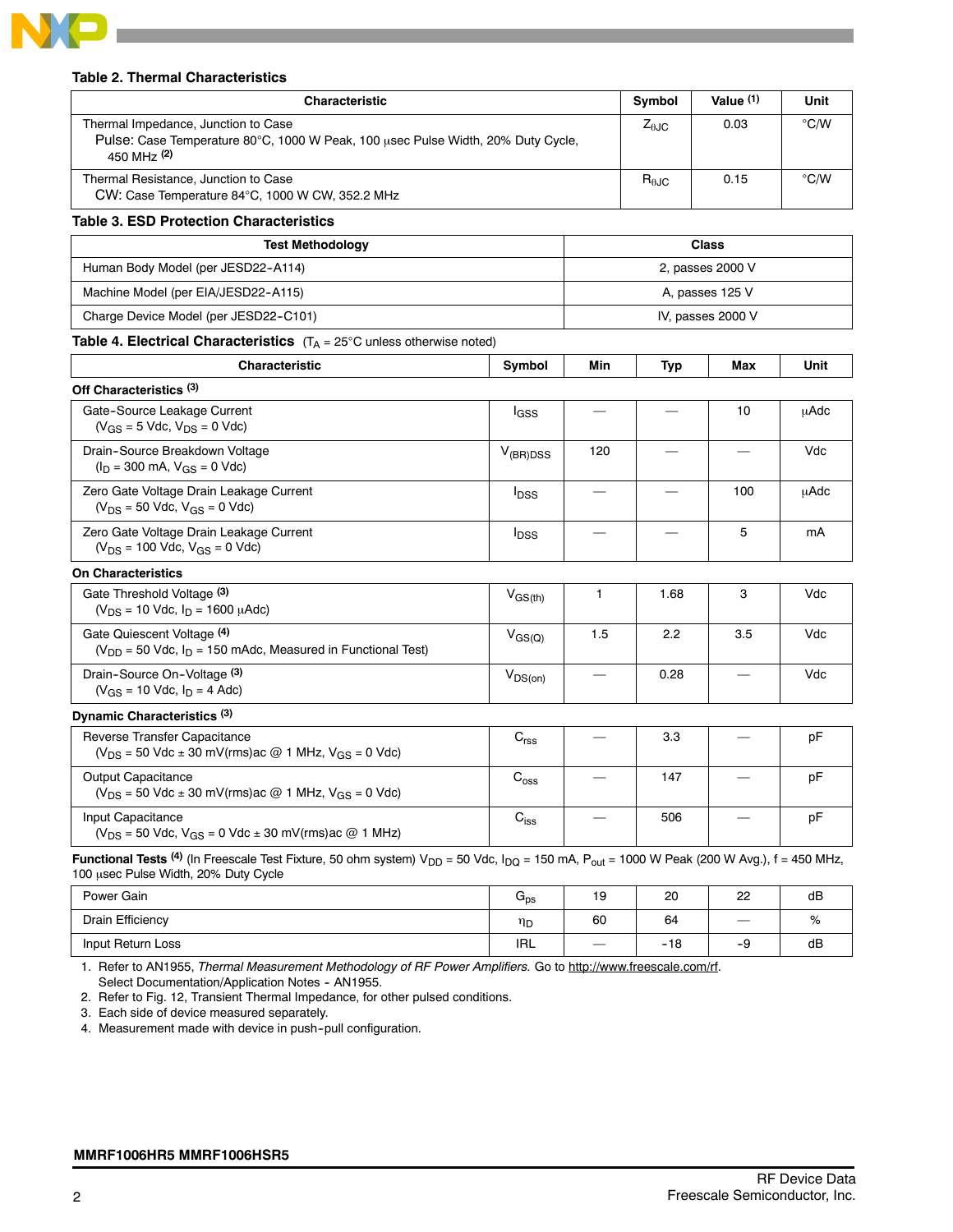



## **Figure 2. MMRF1006HR5(HSR5) Pulse Test Circuit Schematic — 450 MHz**

| Part                                                     | <b>Description</b>                       | <b>Part Number</b> | <b>Manufacturer</b> |
|----------------------------------------------------------|------------------------------------------|--------------------|---------------------|
| B1, B2                                                   | 47 Ω, 100 MHz Short Ferrite Beads        | 2743019447         | Fair-Rite           |
| C1, C11                                                  | 47 µF, 50 V Electrolytic Capacitors      | 476KXM063M         | <b>Illinois</b>     |
| C2, C12, C28, C34                                        | 0.1 µF Chip Capacitors                   | CDR33BX104AKYS     | Kemet               |
| C3, C13, C27, C33                                        | 220 nF, 50 V Chip Capacitors             | C1812C224K5RAC     | Kemet               |
| C4, C14                                                  | 2.2 µF, 50 V Chip Capacitors             | C1825C225J5RAC     | Kemet               |
| C5, C6, C8, C15                                          | 27 pF Chip Capacitors                    | ATC100B270JT500XT  | <b>ATC</b>          |
| C7, C10                                                  | 0.8-8.0 pF Variable Capacitors           | 27291SL            | Johanson Components |
| C9                                                       | 33 pF Chip Capacitor                     | ATC100B330JT500XT  | <b>ATC</b>          |
| C16                                                      | 12 pF Chip Capacitor                     | ATC100B120JT500XT  | <b>ATC</b>          |
| C <sub>17</sub>                                          | 10 pF Chip Capacitor                     | ATC100B100JT500XT  | <b>ATC</b>          |
| C <sub>18</sub>                                          | 9.1 pF Chip Capacitor                    | ATC100B9R1CT500XT  | <b>ATC</b>          |
| C <sub>19</sub>                                          | 8.2 pF Chip Capacitor                    | ATC100B8R2CT500XT  | <b>ATC</b>          |
| C20, C21, C22, C23,<br>C <sub>25</sub> , C <sub>32</sub> | 240 pF Chip Capacitors                   | ATC100B241JT200XT  | <b>ATC</b>          |
| C24                                                      | 5.6 pF Chip Capacitor                    | ATC100B5R6CT500XT  | <b>ATC</b>          |
| C <sub>26</sub> , C <sub>31</sub>                        | 2.2 µF, 100 V Chip Capacitors            | 2225X7R225KT3AB    | <b>ATC</b>          |
| C29, C30, C35, C36                                       | 330 µF, 63 V Electrolytic Capacitors     | EMVY630GTR331MMH0S | Nippon Chemi-Con    |
| Coax1, 2, 3, 4                                           | 25 Ω Semi Rigid Coax, 2.2" Shield Length | UT-141C-25         | Micro-Coax          |
| L1, L2                                                   | 2.5 nH, 1 Turn Inductors                 | A01TKLC            | Coilcraft           |
| L3, L4                                                   | 43 nH, 10 Turn Inductors                 | B10TJLC            | Coilcraft           |

|  | Table 5. MMRF1006HR5(HSR5) Pulse Test Circuit Component Designations and Values — 450 MHz |
|--|-------------------------------------------------------------------------------------------|
|--|-------------------------------------------------------------------------------------------|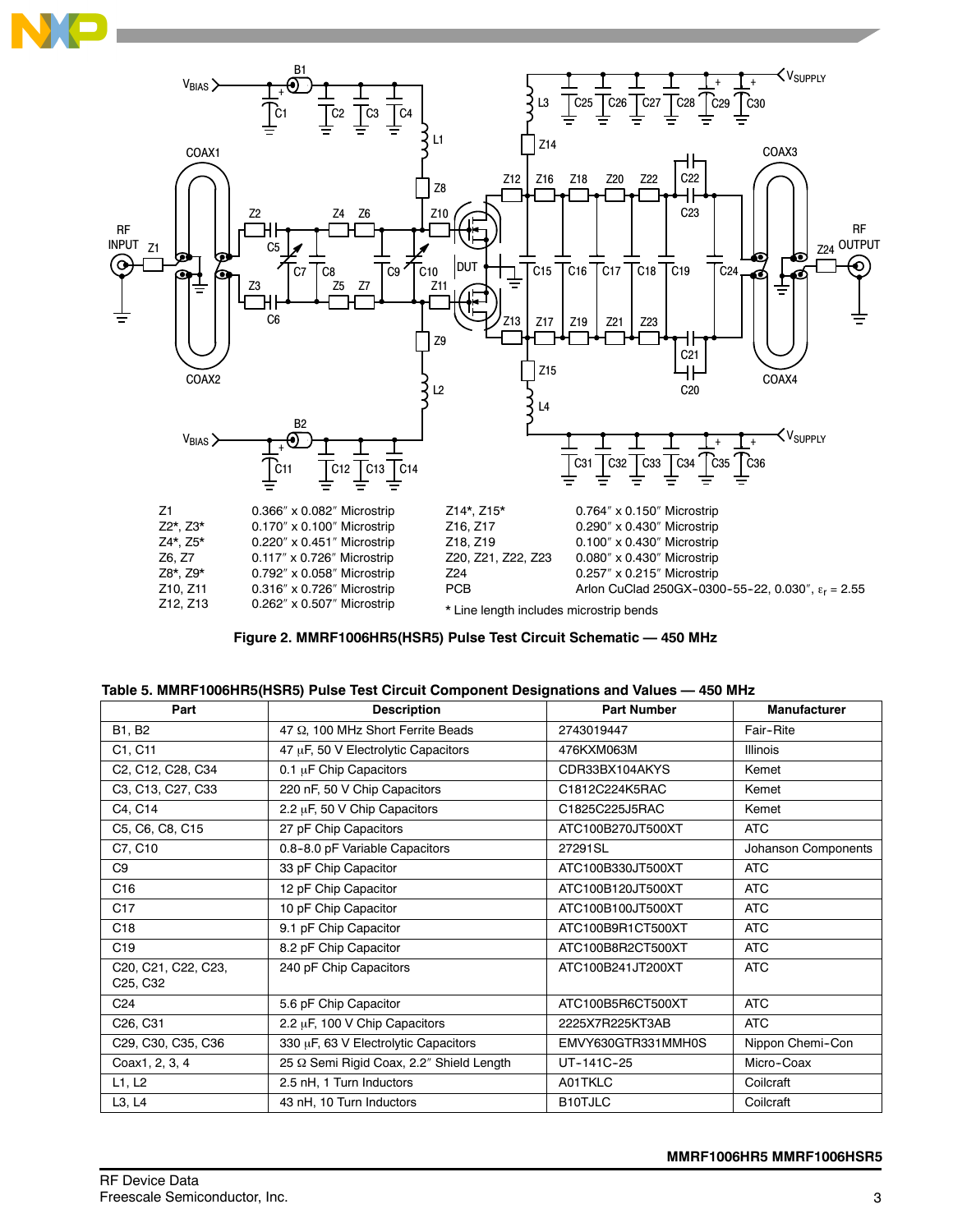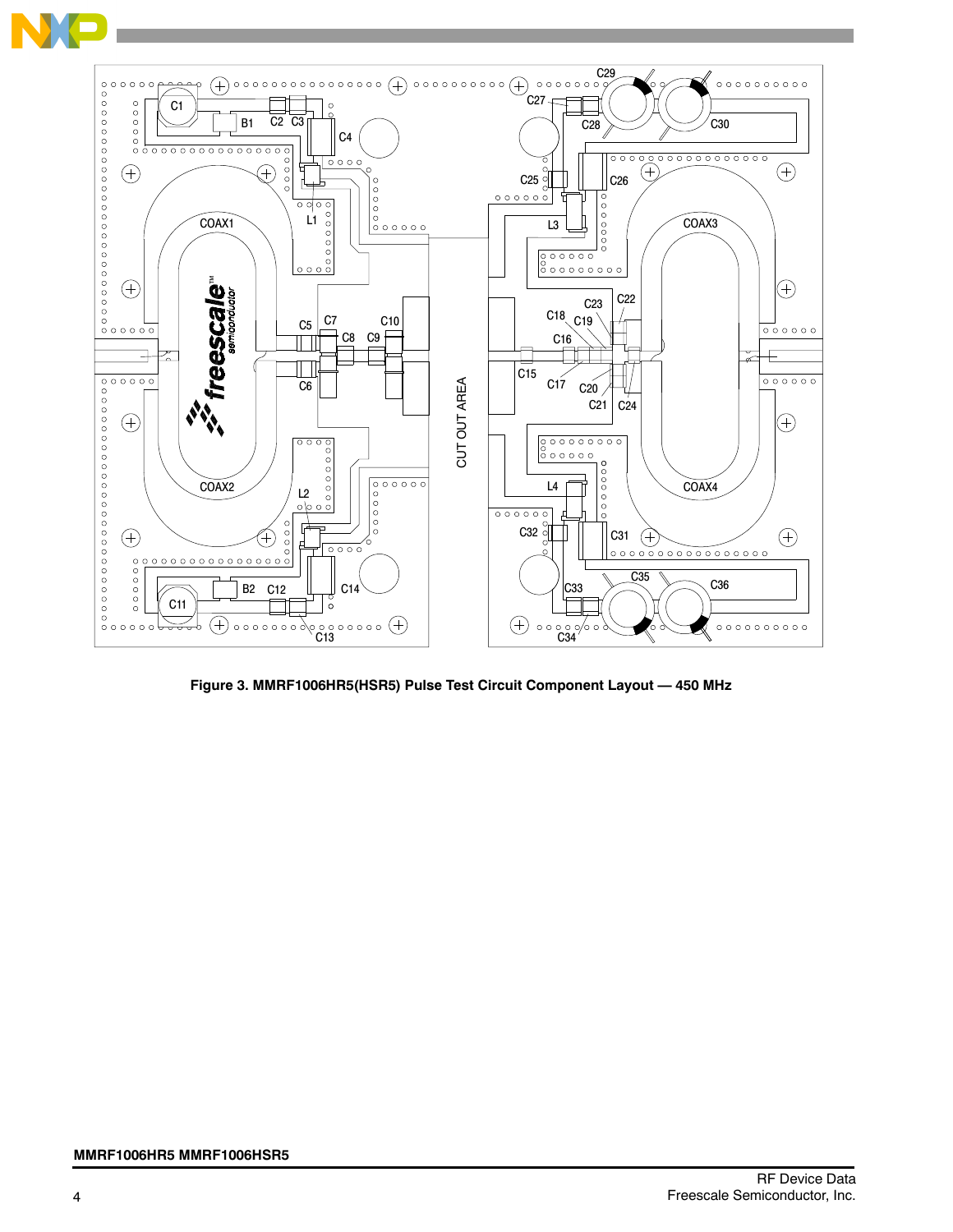

# **TYPICAL CHARACTERISTICS**

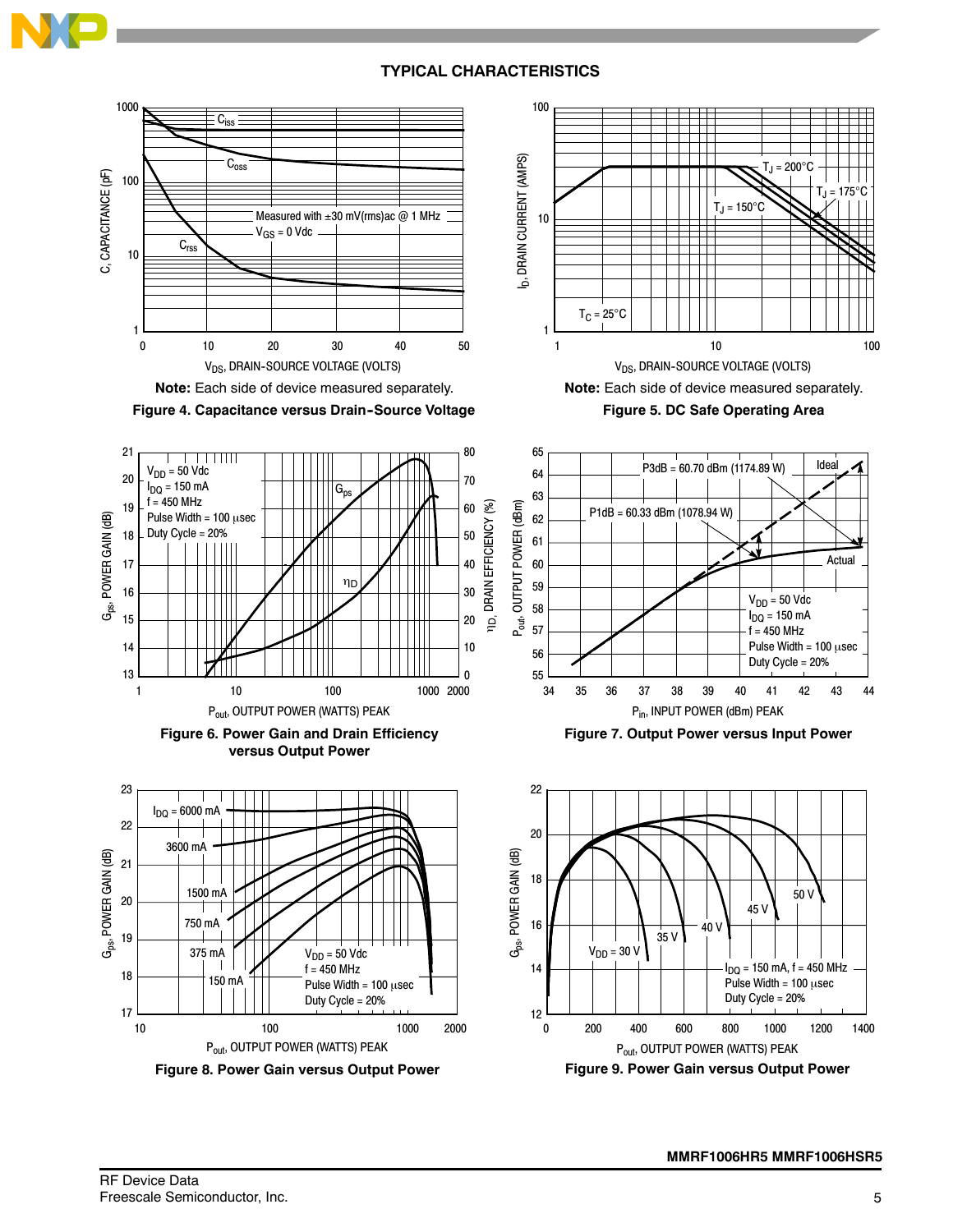

## **TYPICAL CHARACTERISTICS**







**versus Output Power**



**Figure 12. Transient Thermal Impedance**



MTTF calculator available at http:/www.freescale.com/rf. Select Software & Tools/Development Tools/Calculators to access MTTF calculators by product.

NOTE**:** For pulse applications or CW conditions, use the MTTF calculator referenced above.

**Figure 13. MTTF versus Junction Temperature - CW**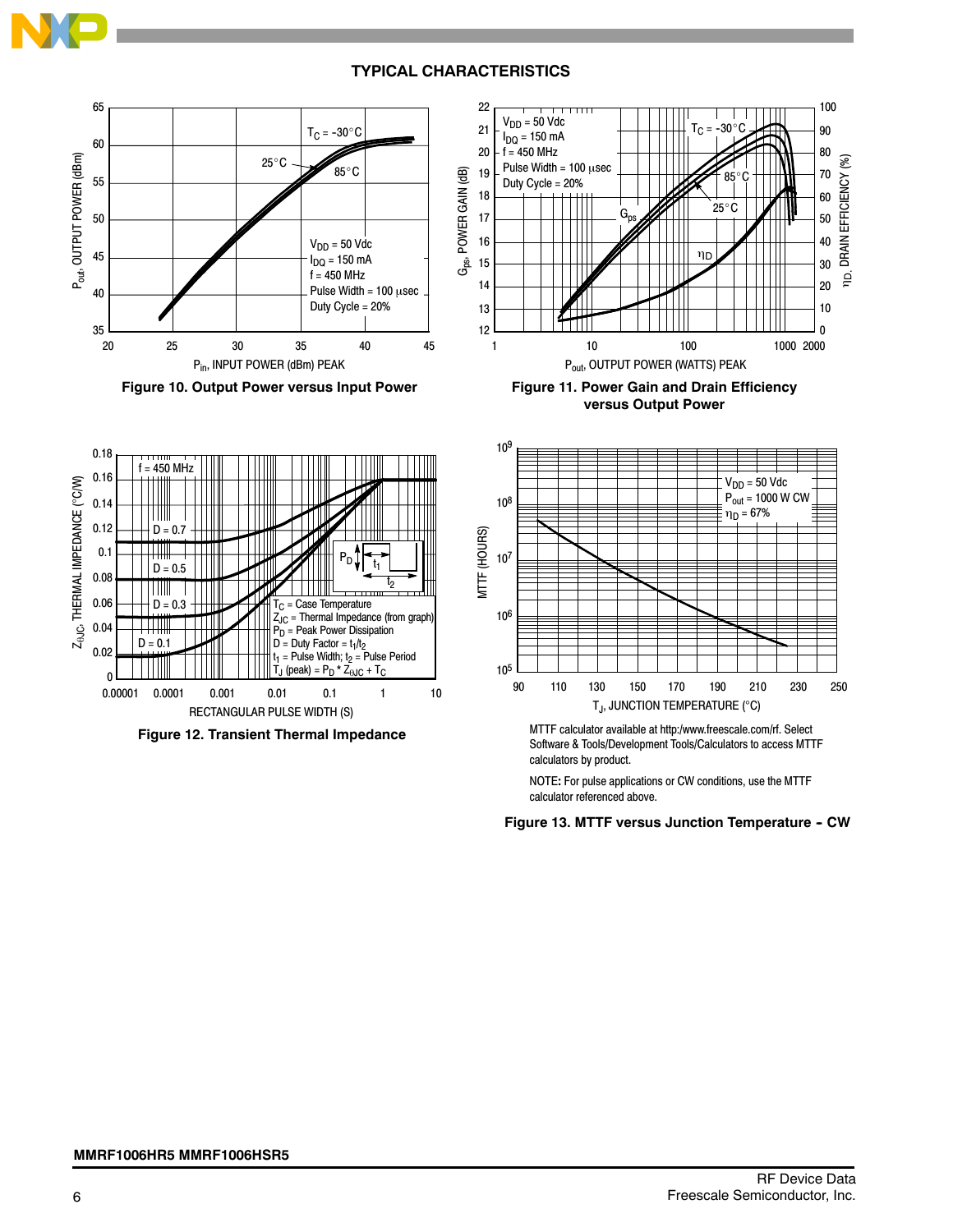

 $V_{DD}$  = 50 Vdc,  $I_{DQ}$  = 150 mA,  $P_{out}$  = 1000 W Peak

| MHz | Z <sub>source</sub> | $Z_{load}$<br>Ω |
|-----|---------------------|-----------------|
| 450 | $0.86 + j1.06$      | $1.58 + j1.22$  |

 $Z_{\text{source}}$  = Test circuit impedance as measured from gate to gate, balanced configuration.





**Figure 14. Series Equivalent Source and Load Impedance — 450 MHz**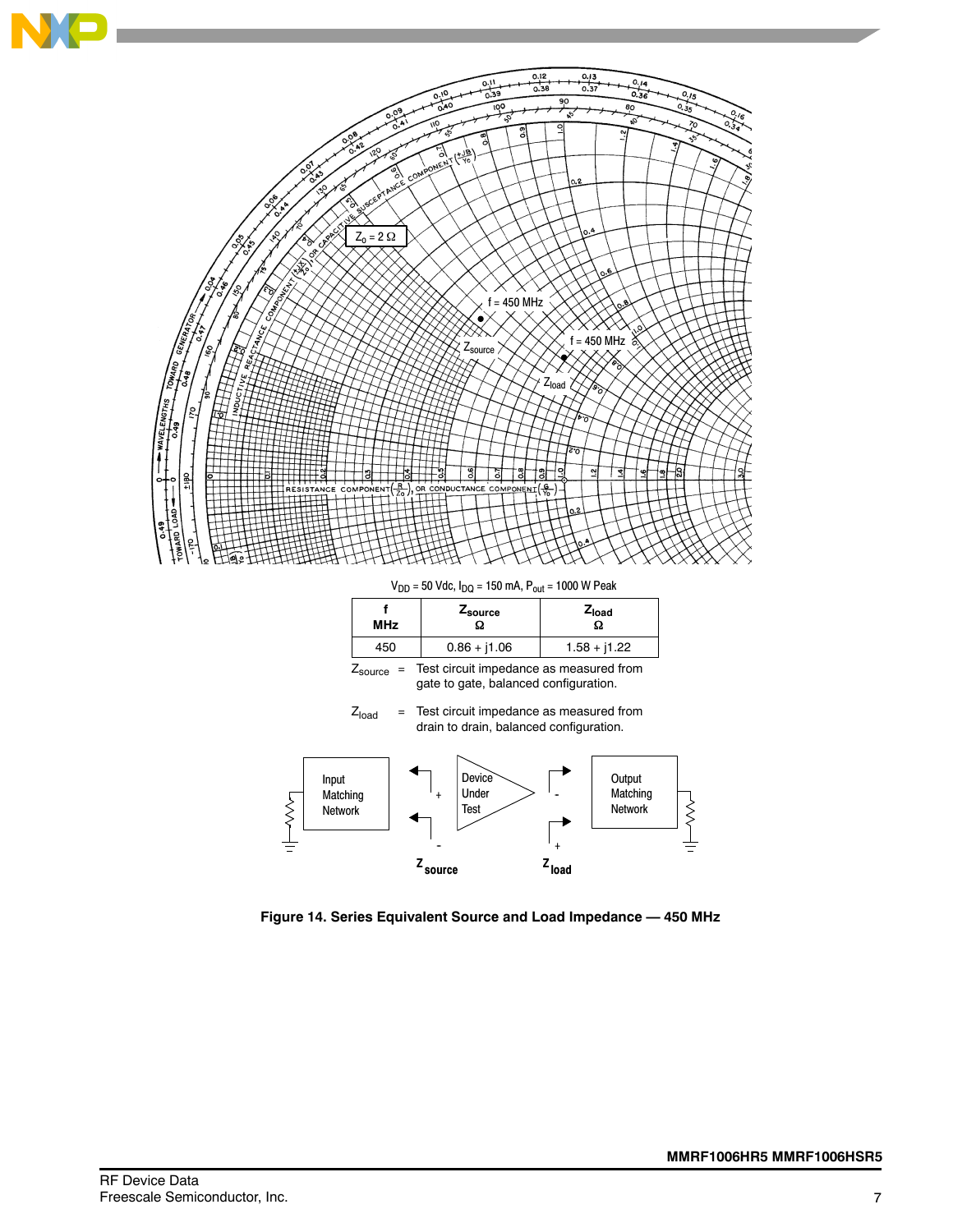



| FREESCALE SEMICONDUCTOR,<br>O<br>INC.<br>ALL RIGHTS RESERVED. | MECHANICAL OUTLINE | PRINT VERSION NOT TO SCALE |             |
|---------------------------------------------------------------|--------------------|----------------------------|-------------|
| TITLE:                                                        |                    | DOCUMENT NO: 98ASB16977C   | RFV:        |
| $NI-1230-4H$                                                  |                    | STANDARD: NON-JEDEC        |             |
|                                                               |                    |                            | 28 FEB 2013 |

#### **MMRF1006HR5 MMRF1006HSR5**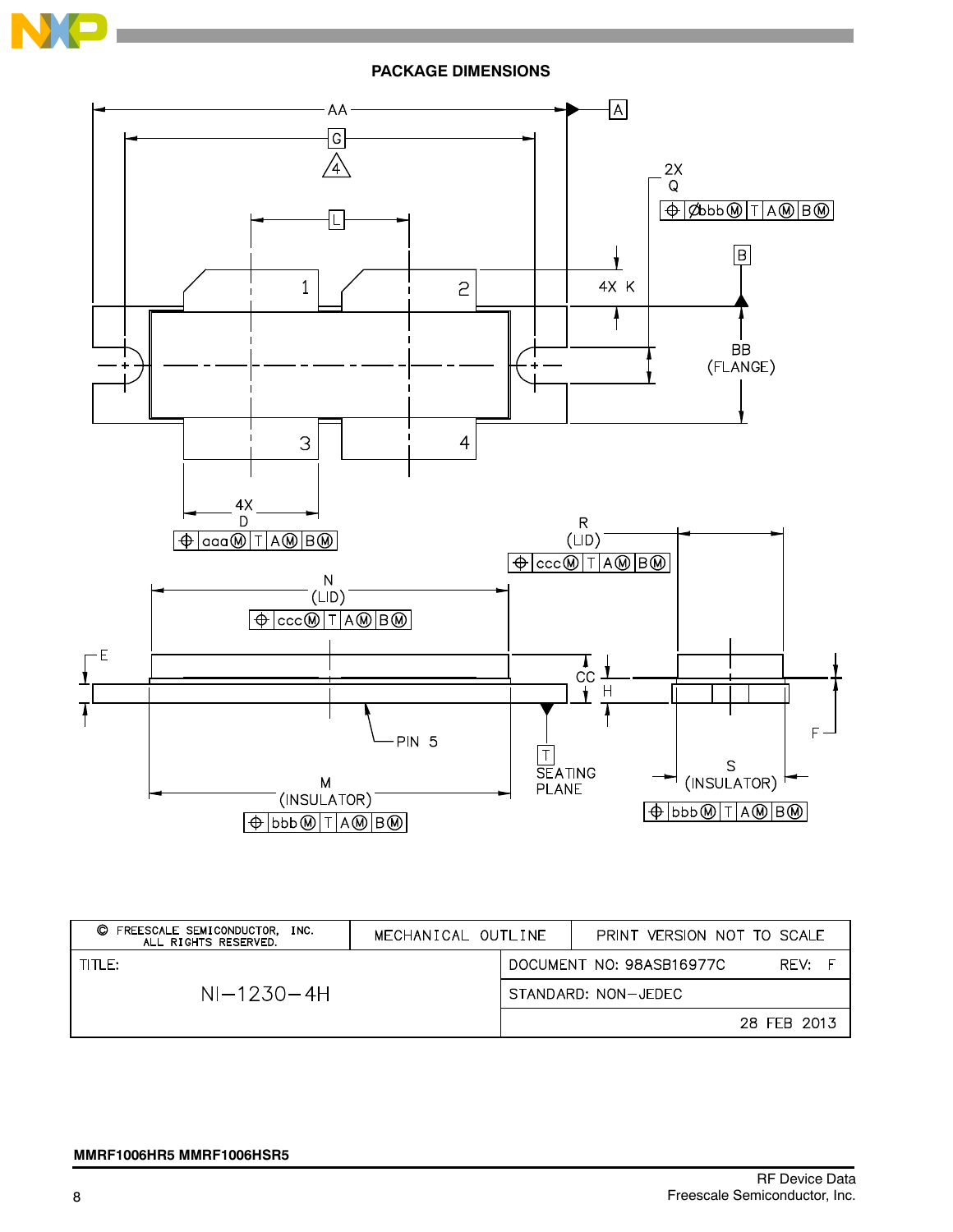

NOTES:

- 1. INTERPRET DIMENSIONS AND TOLERANCES PER ASME Y14.5M-1994.
- 2. CONTROLLING DIMENSION: INCH
- 3. DIMENSION H IS MEASURED . 030 INCH (0.762 MM) AWAY FROM PACKAGE BODY.

RECOMMENDED BOLT CENTER DIMENSION OF 1.52 INCH (38.61 MM) BASED ON M3 SCREW.  $\sqrt{4}$ 

|            |                            | <b>INCH</b>          |            | <b>MILLIMETER</b>  |            |                            | <b>INCH</b>              |            | <b>MILLIMETER</b> |
|------------|----------------------------|----------------------|------------|--------------------|------------|----------------------------|--------------------------|------------|-------------------|
| <b>DIM</b> | <b>MIN</b>                 | <b>MAX</b>           | <b>MIN</b> | <b>MAX</b>         | <b>DIM</b> | <b>MIN</b><br>MAX          |                          | <b>MIN</b> | <b>MAX</b>        |
| AA         | 1.615                      | 1.625                | 41.02      | 41.28              | N          | 1.218                      | 1.242                    | 30.94      | 31.55             |
| <b>BB</b>  | .395                       | .405                 | 10.03      | 10.29              | Q          | .120                       | .130                     | 3.05       | 3.30              |
| CC         | .170                       | .190                 | 4.32       | 4.83               | R          | .355                       | .365                     | 9.02       | 9.27              |
| D          | .455                       | .465                 | 11.56      | 11.81              | S.         | .365                       | .375                     | 9.27       | 9.53              |
| E          | .062                       | .066                 | 1.57       | 1.68               |            |                            |                          |            |                   |
| F          | .004                       | .007                 | 0.10       | 0.18               |            |                            |                          |            |                   |
| G          |                            | 1.400 BSC            |            | 35.56 BSC          | aaa        |                            | 0.33<br>.013             |            |                   |
| H          | .082                       | .090                 | 2.08       | 2.29               | bbb        |                            | 0.25<br>.010             |            |                   |
| Κ          | .117                       | .137                 | 2.97       | 3.48               | CCC        |                            | .020                     |            | 0.51              |
| L          |                            | .540 BSC             |            | 13.72 BSC          |            |                            |                          |            |                   |
| M          | 1.219                      | 1.241                | 30.96      | 31.52              |            |                            |                          |            |                   |
|            |                            |                      |            |                    |            |                            |                          |            |                   |
|            |                            |                      |            |                    |            |                            |                          |            |                   |
|            | C FREESCALE SEMICONDUCTOR, | ALL RIGHTS RESERVED. | INC.       | MECHANICAL OUTLINE |            | PRINT VERSION NOT TO SCALE |                          |            |                   |
| TITLE:     |                            |                      |            |                    |            |                            | DOCUMENT NO: 98ASB16977C |            | F<br>REV:         |
|            |                            | $NI-1230-4H$         |            |                    |            | STANDARD: NON-JEDEC        |                          |            |                   |
|            |                            |                      |            |                    |            |                            |                          |            | 28 FEB 2013       |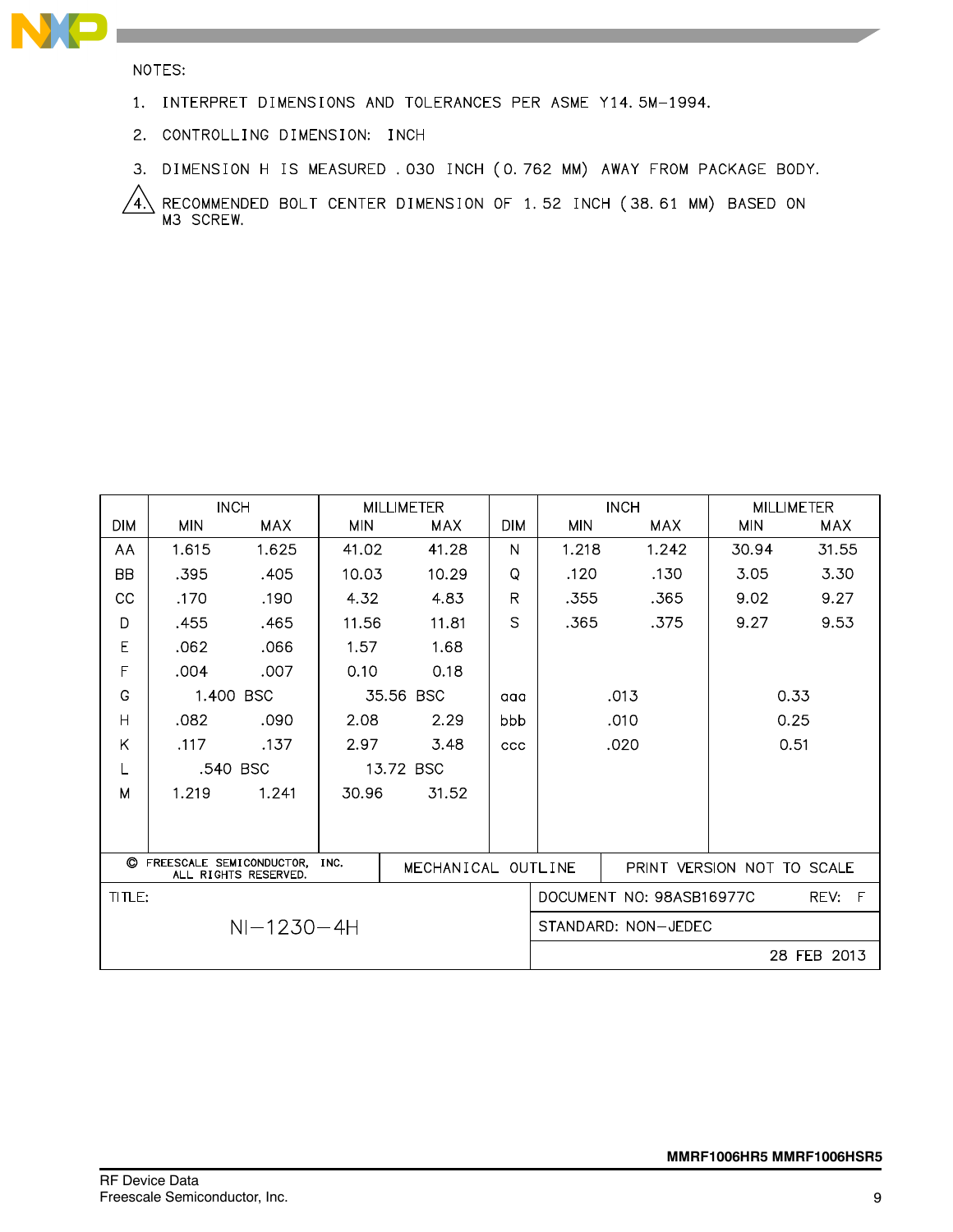



| FREESCALE SEMICONDUCTOR,<br>O<br>INC.<br>ALL RIGHTS RESERVED. | MECHANICAL OUTLINE |  | PRINT VERSION NOT TO SCALE         |
|---------------------------------------------------------------|--------------------|--|------------------------------------|
| TITIF:                                                        |                    |  | DOCUMENT NO: 98ARB18247C<br>RFV: G |
| $NI-1230-4S$                                                  |                    |  | STANDARD: NON-JEDEC                |
|                                                               |                    |  | 01 MAR 2013                        |

#### **MMRF1006HR5 MMRF1006HSR5**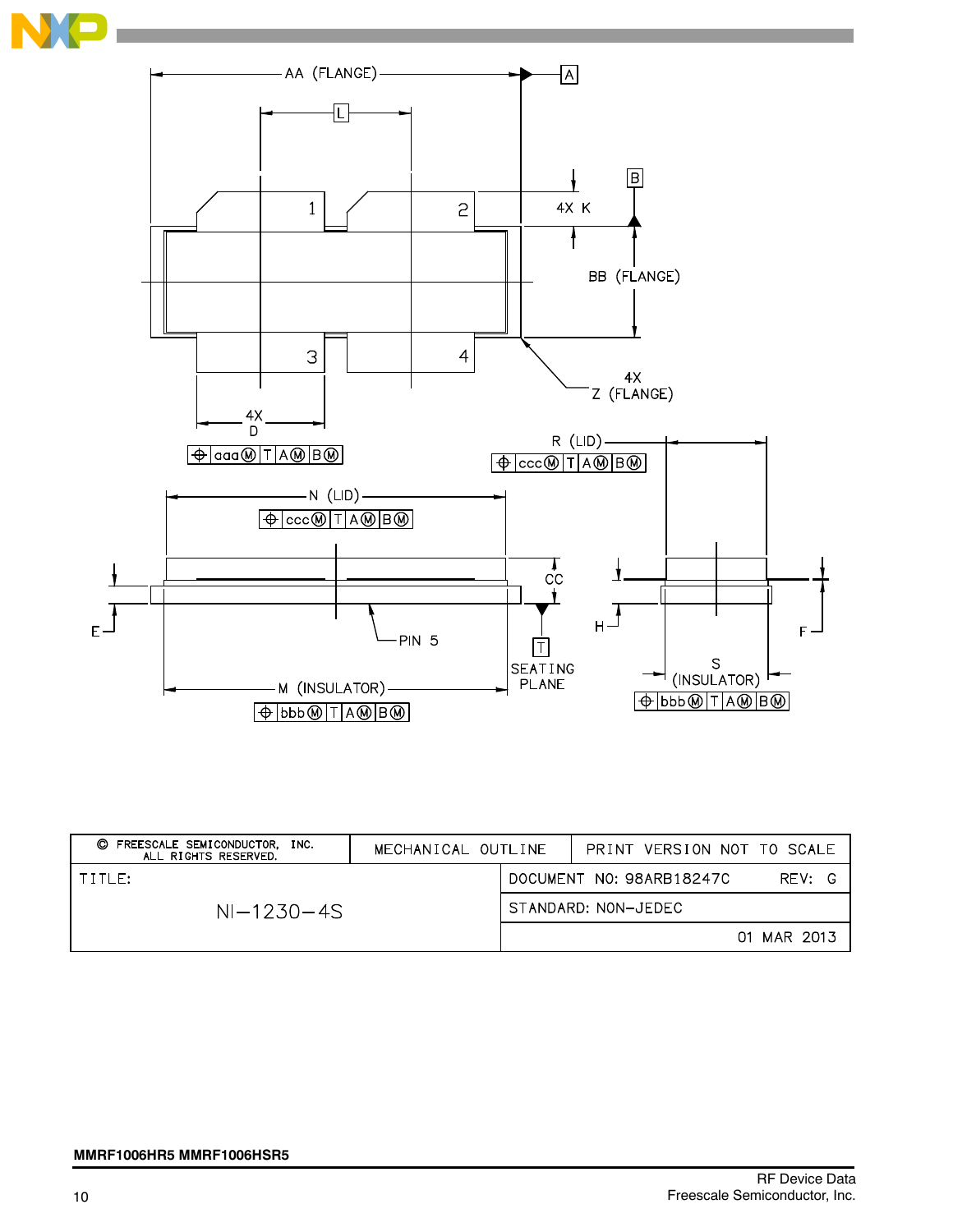

NOTES:

- 1. INTERPRET DIMENSIONS AND TOLERANCES PER ASME Y14.5M-1994.
- 2. CONTROLLING DIMENSION: INCH
- 3. DIMENSION H IS MEASURED .030 INCH (0.762 MM) AWAY FROM PACKAGE BODY

| <b>DIM</b>              | <b>MIN</b>   | <b>INCHES</b><br>MAX                               | <b>MIN</b> | <b>MILLIMETERS</b><br><b>MAX</b> | <b>DIM</b> | <b>MIN</b>                 | <b>INCHES</b><br>MAX     | <b>MIN</b> | <b>MILLIMETERS</b><br>MAX |
|-------------------------|--------------|----------------------------------------------------|------------|----------------------------------|------------|----------------------------|--------------------------|------------|---------------------------|
| AA                      | 1.265        | 1.275                                              | 32.13      | 32.39                            | R.         | .355                       | .365                     | 9.02       | 9.27                      |
| <b>BB</b>               | .395         | .405                                               | 10.03      | 10.29                            | S          | .365                       | .375                     | 9.27       | 9.53                      |
| CC                      | .170         | .190                                               | 4.32       | 4.83                             | Z          |                            | R.040                    |            | R1.02                     |
|                         |              |                                                    |            |                                  |            | R.000                      |                          | R0.00      |                           |
| D                       | .455         | .465                                               | 11.56      | 11.81                            |            |                            |                          |            |                           |
| E                       | .062         | .066                                               | 1.57       | 1.68                             | aaa        |                            | .013                     |            | 0.33                      |
| F                       | .004         | .007                                               | 0.10       | 0.18                             | bbb        |                            | .010                     |            | 0.25                      |
| $\overline{\mathsf{H}}$ | .082         | .090                                               | 2.08       | 2.29                             | ccc        |                            | .020                     |            | 0.51                      |
| Κ                       | .117         | .137                                               | 2.97       | 3.48                             |            |                            |                          |            |                           |
| L                       |              | .540 BSC                                           |            | 13.72 BSC                        |            |                            |                          |            |                           |
| M                       | 1.219        | 1.241                                              | 30.96      | 31.52                            |            |                            |                          |            |                           |
| N                       | 1.218        | 1.242                                              | 30.94      | 31.55                            |            |                            |                          |            |                           |
|                         |              |                                                    |            |                                  |            |                            |                          |            |                           |
|                         |              |                                                    |            |                                  |            |                            |                          |            |                           |
|                         |              | C FREESCALE SEMICONDUCTOR,<br>ALL RIGHTS RESERVED. | INC.       | MECHANICAL OUTLINE               |            | PRINT VERSION NOT TO SCALE |                          |            |                           |
| TITLE:                  |              |                                                    |            |                                  |            |                            | DOCUMENT NO: 98ARB18247C |            | REV:<br>-G                |
|                         | $NI-1230-4S$ |                                                    |            |                                  |            |                            | STANDARD: NON-JEDEC      |            |                           |
|                         |              |                                                    |            |                                  |            |                            |                          | 01         | MAR 2013                  |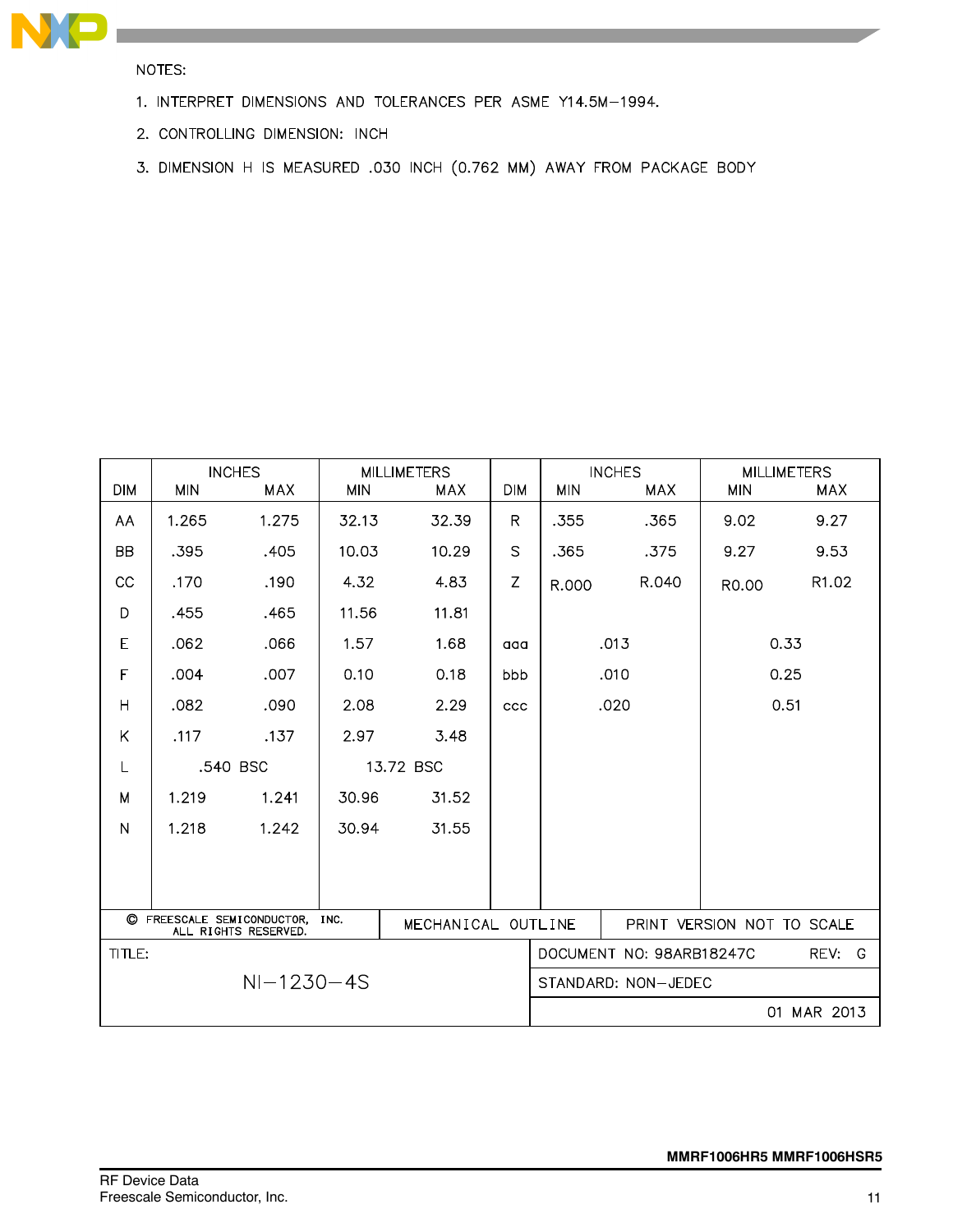

# **PRODUCT DOCUMENTATION**

Refer to the following documents to aid your design process.

#### **Application Notes**

• AN1955: Thermal Measurement Methodology of RF Power Amplifiers

## **Engineering Bulletins**

• EB212: Using Data Sheet Impedances for RF LDMOS Devices

# **REVISION HISTORY**

The following table summarizes revisions to this document.

| <b>Revision</b> | Date      | <b>Description</b>                                                                                                                                                                                                                                                                     |
|-----------------|-----------|----------------------------------------------------------------------------------------------------------------------------------------------------------------------------------------------------------------------------------------------------------------------------------------|
| 0               | Dec. 2013 | Initial Release of Data Sheet                                                                                                                                                                                                                                                          |
|                 | Nov. 2015 | Maximum Ratings table: changed Drain-Source Voltage value from +110 to +120 to reflect the true<br>performance of the device, p. 1<br>Off Characteristics: changed Drain-Source Breakdown Voltage minimum value from 110 to 120 to reflect<br>the true performance of the device, p. 2 |